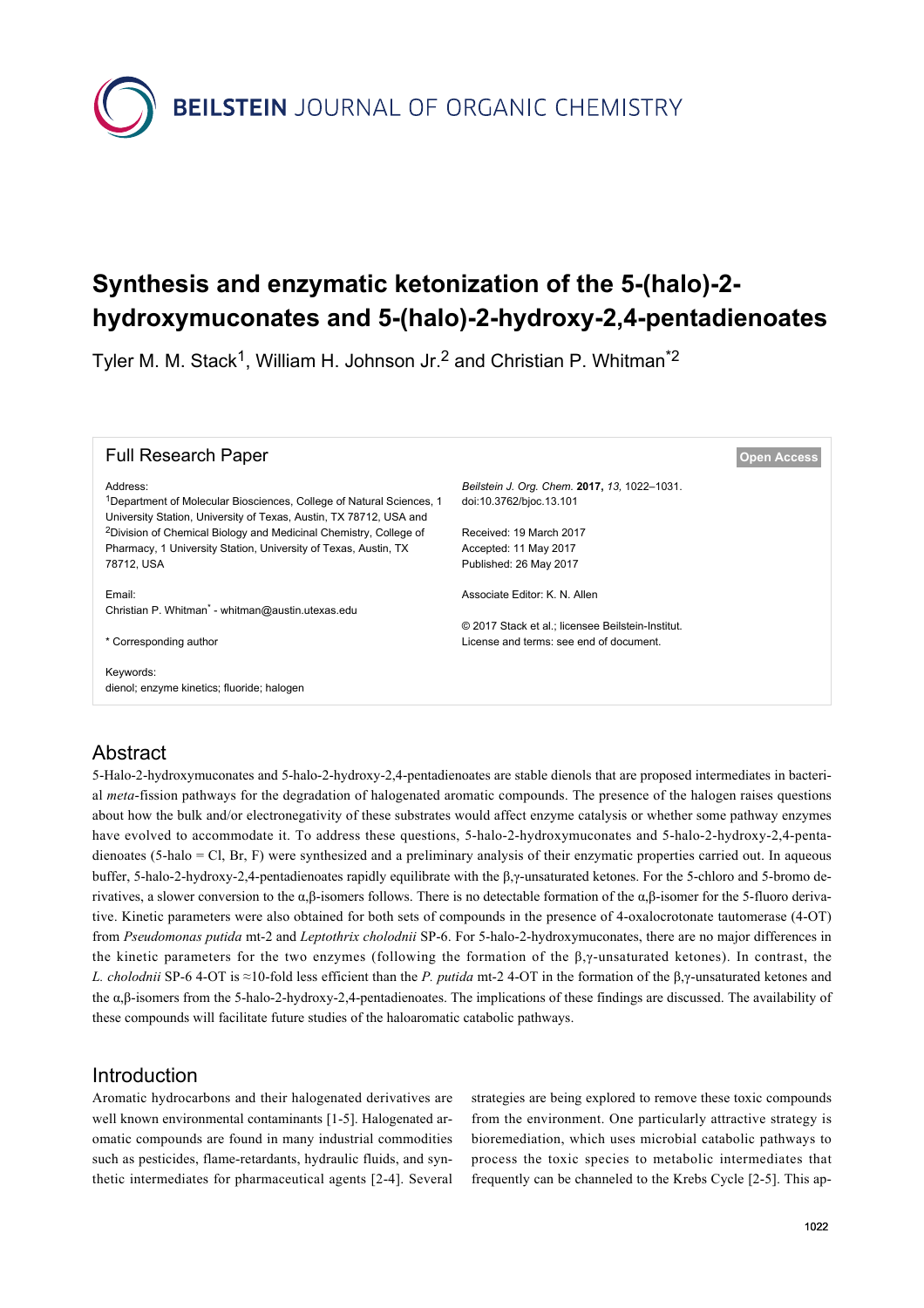proach requires a thorough understanding of each of the pathway steps. This information is also useful to predict the fate of halogenated species once released into the environment.

One major route for the degradation of aromatic compounds is the *meta*-fission pathway [\[6,7\]](#page-8-2). The enzymes and reactions of the *meta*-fission pathway in *Pseudomonas putida* mt-2 for monocyclic aromatic compounds (e.g., benzene, toluene, and alkyl-substituted derivatives) have been extensively studied for more than 60 years. Initially, the aromatic compound is converted to catechol or a catechol derivative. Subsequently, the resulting species undergoes *meta*-fission where this term refers to the position of the ring fission (shown on **1** in [Scheme 1](#page-1-0)). An extradiol dioxygenase processes catechol **1** to 2-hydroxymuconate semialdehyde 2, which is oxidized by an NAD<sup>+</sup>-dependent dehydrogenase to yield 2-hydroxymuconate (**3a**) [\[6,7\]](#page-8-2). Ketonization of **3a** to 2-oxo-3-hexenedioate (**4a**) is catalyzed by 4-oxalocrotonate tautomerase (4-OT) [\[8\]](#page-8-3). Decarboxylation of **4a** by the metal-dependent 4-oxalocrotonate decarboxylase (4-OD) generates 2-hydroxy-2,4-pentadienoate (**5a**) [\[9-11\]](#page-8-4). 4-OD functions in a complex with the next enzyme in the pathway, a metal-dependent vinylpyruvate hydratase (VPH) [\[7\]](#page-8-5). VPH catalyzes the addition of water to the C-4 position of **5a** to produce (*S*)-2-keto-4-hydroxypentanoate (**6a**) [\[9-11\]](#page-8-4). A retroaldol cleavage of **6a** by pyruvate aldolase yields pyruvate and acetaldehyde (**7a**). Pyruvate aldolase is tightly coupled with an acetaldehyde dehydrogenase, which uses NAD<sup>+</sup> and coenzyme A to produce acetyl-CoA (**8a**) [\[12\]](#page-8-6). Pyruvate and acetyl-CoA can then be funneled into the Krebs cycle.

Over the years, variations of this pathway have been reported that process halogenated catechols. One such pathway is found in *Comamonas* sp. strain CNB-1, which grows on 4-chloronitrobenzene as a sole carbon and energy source [\[3,13\]](#page-8-7). The reported pathway shows the chloro substituent at the C5 position to produce **3b**–**6b** [\(Scheme 1\)](#page-1-0), but there is little chemical proof for the structures. In addition, if the proposed pathway in *C.* sp. strain CNB-1 follows that of the canonical one, then the actions of pyruvate aldolase and acetaldehyde dehydrogenase would produce 2-chloroacetaldehyde (**7b**) and 2-chloroacetyl CoA (**8b**), which are potential alkylating agents of these enzymes as well as other cellular proteins and DNA. This observation and the potential effects of the halogen on other enzyme-catalyzed steps in the pathway suggest that these enzymes might have evolved strategies to accommodate the halogen that mitigate potentially harmful consequences [\[4\].](#page-8-8) To explore these possibilities and the consequences of halogen substitution, a series of compounds were synthesized (**3b**–**d** and **5b**–**d**, [Scheme 2\)](#page-2-0) and a preliminary analysis of their properties carried out. The results are reported herein.

## Results and Discussion Synthesis of **3c**,**d** and **5c**,**d**

The 5-bromo- and 5-fluoro-2-hydroxymuconates (**3c** and **3d**) were successfully synthesized following the protocol used elsewhere to generate 5-chloro-2-hydroxymuconate (**3b**) [\[11\]](#page-8-9). These reactions combine the ethyl 2-halocrotonate with diethyl oxalate followed by alkaline hydrolysis and acidification. Subsequently, the 4*Z*-isomers of 5-bromo- and 5-fluoro-2 hydroxy-2,4-pentadienoates (**5c** and **5d**) were synthesized enzymatically (following the protocol for the 5-chloro derivative). The enzymatic synthesis relies on the actions of the 4-OT and 4-OD/E106QVPH (both from *P. putida* mt-2), which carry out ketonization and decarboxylation, respectively, of **3c** and **3d** [\[11\].](#page-8-9) (The 4-OD/E106QVPH retains full decarboxylase activity, but has very little hydratase activity [\[10\]](#page-8-10).) The observation that

<span id="page-1-0"></span>

**Scheme 1:** The *meta*-fission pathway in *P. putida* mt-2 and *Comamonas* sp. strain CNB-1. The degradation of toluene generates the intermediates where R = H (compounds **3a**–**8a**). The degradation of 4-chloronitrobenzene in *C.* sp. strain CNB-1 is proposed to use similar enzymatic steps where R = Cl (compounds **3b**–**8b**).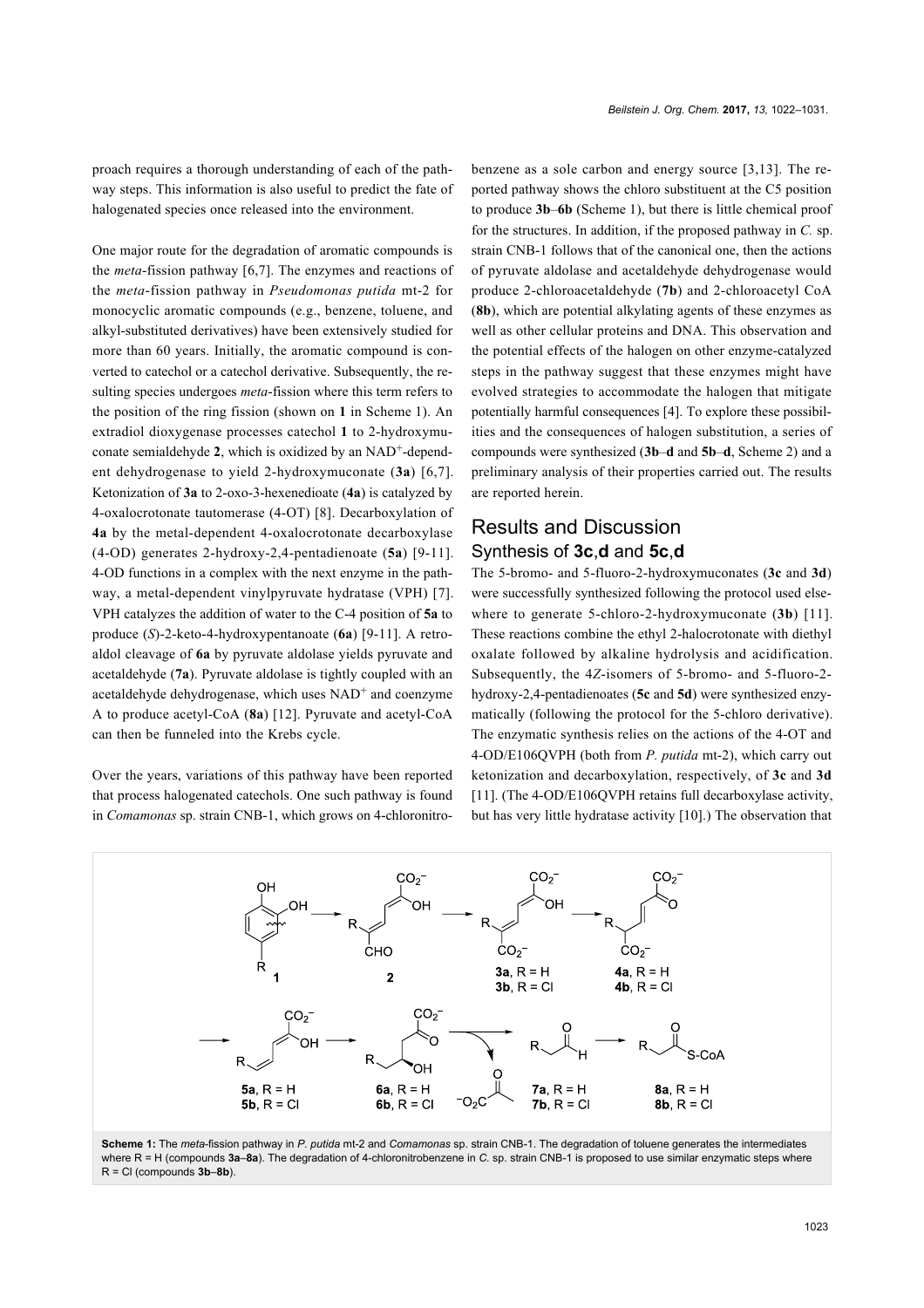<span id="page-2-0"></span>

this protocol generates the 4*Z*-isomers of **5b–d** indicates that the halogen does not affect the stereochemical outcome of the 4-OD-catalyzed reaction.

In the course of these experiments, it was observed that the generation of **5d** required the addition of 4-OT every minute over a 40 min period, whereas the generation of **5b**,**c** did not. Analysis of the reactions showed that all three resulted in the irreversible inactivation of 4-OT, but **5d** is the most potent. The full analysis and implications of these findings will be reported in the near future. However, these findings prompted us to investigate the 4-OT-catalyzed ketonization of these dienols, especially **5b–d**.

#### Ketonization of **3a–d** by Pp and Lc 4-OTs

We have previously shown that *P. putida* mt-2 4-OT rapidly converts **3a** to β,γ-unsaturated ketone **10a** before a slower conversion to the α,β-unsaturated isomer **4a** [\[8\]](#page-8-3). Isomer **4a** is the thermodynamically stable one  $(\approx 80\%$  at equilibrium) and the substrate for 4-OD, which is the next enzyme in the pathway [\(Scheme 1\)](#page-1-0). The kinetic analysis for the ketonization of **3b–d** to **4b–d** is complicated by the much lower amounts of the α,β-unsaturated ketones present at equilibrium and the faster conversion of the dienols to the β,γ-unsaturated ketones [\[14\]](#page-8-11). Hence, we only examined the ketonization of the dienols to the β,γ-unsaturated ketones (following the loss of the λmax associated with the dienol).

The steady-state kinetic parameters for the 4-OT-catalyzed ketonization of **3b–d** (to **10b–d**) were determined with the enzymes from *P. putida* mt-2 and *L. cholodnii* SP-6. 4-OT from *P. putida* mt-2 (designated Pp 4-OT) represents the canonical *meta*-fission pathway and 4-OT from *L. cholodnii* SP-6 (designated Lc 4-OT) represents the haloaromatic *meta*-fission pathway. The Lc 4-OT shows high similarity (78% identity and 87% similarity) with the one found in *Comamonas* sp. strain CNB-1, which is not available [\[11\]](#page-8-9). The Lc 4-OT is more distantly related to the Pp 4-OT (45% identity and 71% similarity).

The kinetic parameters are shown in [Table 1](#page-2-1) and [Table 2](#page-3-0). The kinetic parameters are comparable for two enzymes. For the Pp

<span id="page-2-1"></span>

|                                               | Table 1: Kinetic parameters for Pp 4-OT using 3a-d. <sup>a</sup>                                                                 |                                              |                                         |                                                                                     |
|-----------------------------------------------|----------------------------------------------------------------------------------------------------------------------------------|----------------------------------------------|-----------------------------------------|-------------------------------------------------------------------------------------|
|                                               | Reaction                                                                                                                         | $k_{\text{cat}}(s^{-1})$                     | $K_m(\mu M)$                            | $k_{\text{cat}}/K_{\text{m}}$ (M <sup>-1</sup> s <sup>-1</sup> )                    |
| CO <sub>2</sub><br>ЮH<br>R<br>CO <sub>2</sub> | $\rm{CO_2^-}$<br>R<br>CO <sub>2</sub>                                                                                            |                                              |                                         |                                                                                     |
| $3b: R = Cl$<br>$3c: R = Br$<br>$3d: R = F$   | <b>10b:</b> $R = C1$<br><b>10c:</b> $R = Br$<br>10d: $R = F$                                                                     | $220 \pm 10$<br>$210 \pm 10$<br>$630 \pm 30$ | $60 \pm 10$<br>$32 \pm 3$<br>$34 \pm 4$ | $3.8 \pm 0.7 \times 10^6$<br>$6.6 \pm 0.7 \times 10^6$<br>$1.9 \pm 0.2 \times 10^7$ |
| CO <sub>2</sub><br>ЮH<br>R<br>CO <sub>2</sub> | CO <sub>2</sub><br>R<br>CO <sub>2</sub>                                                                                          |                                              |                                         |                                                                                     |
| $3a: R = H$                                   | 4a: $R = H$                                                                                                                      | $2100 \pm 100$                               | $100 \pm 10$                            | $2.1 \pm 0.2 \times 10^7$                                                           |
|                                               | aThe steady-state kinetic parameters were determined under the conditions described in the text. Errors are standard deviations. |                                              |                                         |                                                                                     |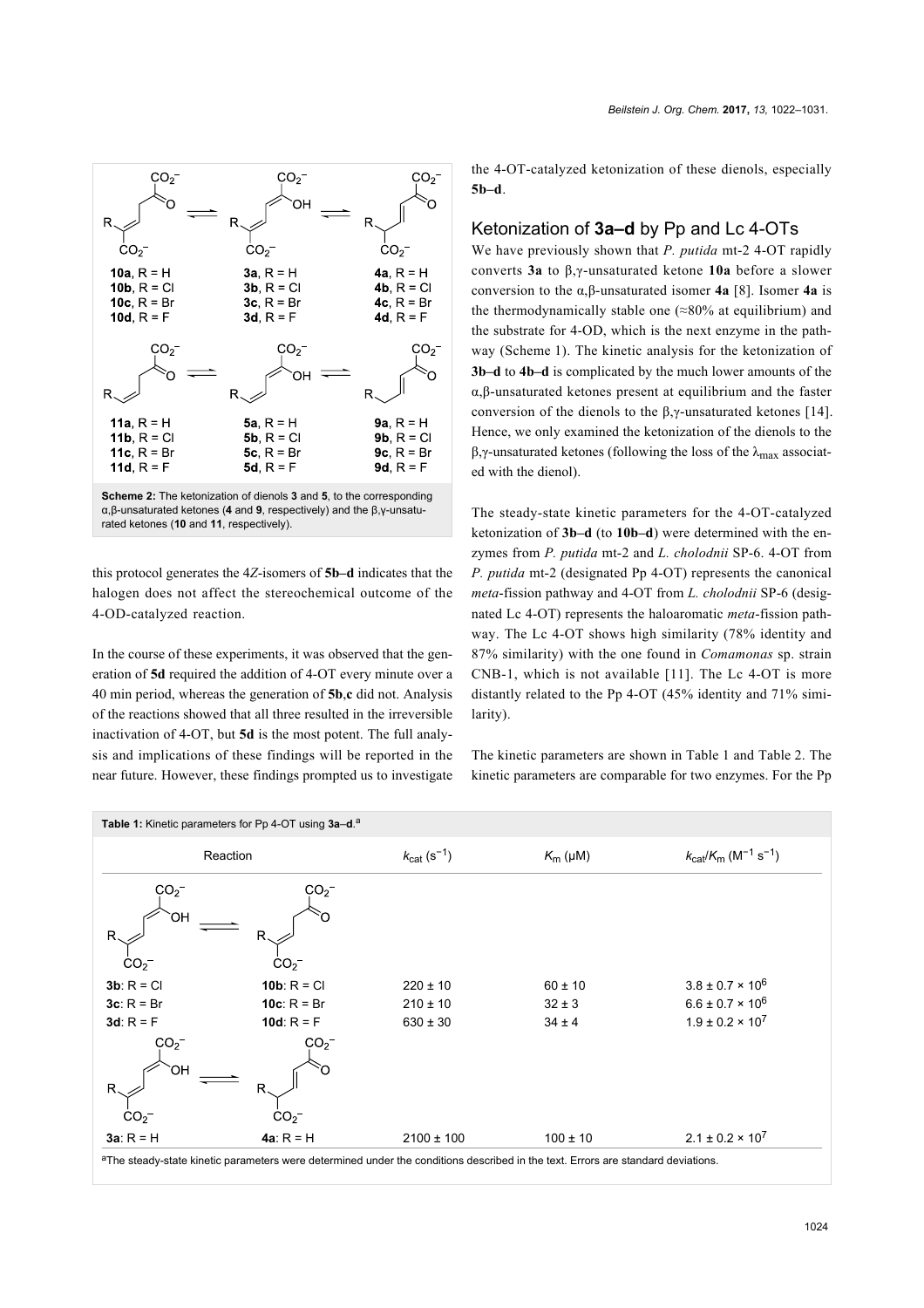<span id="page-3-0"></span>

|                                               | Table 2: Kinetic parameters for Lc 4-OT using 3a-d. <sup>a</sup>                                                                 |                          |              |                                                                  |
|-----------------------------------------------|----------------------------------------------------------------------------------------------------------------------------------|--------------------------|--------------|------------------------------------------------------------------|
|                                               | Reaction                                                                                                                         | $k_{\text{cat}}(s^{-1})$ | $K_m(\mu M)$ | $k_{\text{cat}}/K_{\text{m}}$ (M <sup>-1</sup> s <sup>-1</sup> ) |
| CO <sub>2</sub><br>ΟH<br>R<br>CO <sub>2</sub> | CO <sub>2</sub><br>$\mathsf{R}$<br>CO <sub>2</sub>                                                                               |                          |              |                                                                  |
| $3b: R = C1$                                  | <b>10b:</b> $R = C1$                                                                                                             | $350 \pm 20$             | $60 \pm 10$  | $5.8 \pm 1.0 \times 10^6$                                        |
| $3c: R = Br$                                  | <b>10c:</b> $R = Br$                                                                                                             | $420 \pm 40$             | $60 \pm 10$  | $7.0 \pm 1.0 \times 10^6$                                        |
| 3d: $R = F$                                   | 10d: $R = F$                                                                                                                     | $420 \pm 40$             | $40 \pm 10$  | $1.1 \pm 0.3 \times 10^7$                                        |
| CO <sub>2</sub><br>ЮH<br>R<br>CO <sub>2</sub> | CO <sub>2</sub><br>R<br>CO <sub>2</sub>                                                                                          |                          |              |                                                                  |
| $3a: R = H$                                   | 4a: $R = H$                                                                                                                      | $2400 \pm 100$           | $170 \pm 20$ | $1.4 \pm 0.2 \times 10^7$                                        |
|                                               | aThe steady-state kinetic parameters were determined under the conditions described in the text. Errors are standard deviations. |                          |              |                                                                  |

4-OT, the  $k_{\text{cat}}/K_{\text{m}}$  values for the fluoro derivative are higher (≈3–5-fold), mostly due to an increase in  $k_{\text{cat}}$ . For the Lc 4-OT, the  $k_{\text{cat}}/K_{\text{m}}$  values for the fluoro derivative are also higher, but not as high as those for the Pp enzyme. The kinetic parameters indicate that neither enzyme shows a preference for the halogenated compound and that this particular reaction is not affected by the presence of the halogen (although the ketonization of **3** to **10** is not the biological reaction). The "native" 4-OT activity (**3a** to **4a**) was measured for both enzymes and found to be comparable.

## Composition of the equilibrium mixture for **5b–d**

Dienols  $5b-d$  were allowed to equilibrate in 100 mM  $Na<sub>2</sub>HPO<sub>4</sub>$ buffer (final pH 6.8–7.2) in the presence of Pp 4-OT, and the identities of the components of the mixture were determined by <sup>1</sup>H NMR spectroscopy. The <sup>1</sup>H, <sup>13</sup>C, and <sup>19</sup>F NMR data are presented in [Supporting Information File 1](#page-8-12). The approximate percentages of the components were determined by integration and are summarized in [Table 3](#page-3-1) [\[15\]](#page-8-13). The highly electronegative fluoride substituent in **5d** prevents the detectable formation of the corresponding α,β-unsaturated ketone, **9d**.

## Ketonization of **3a–d** and **5a–d** by Pp and Lc 4-OT

Previous work has shown that 4-OT partitions a host of dienols to their β,γ- and α,β-unsaturated ketones [\[16,17\].](#page-8-14) The behavior of **5b**–**d** is consistent with these observations. The steady state kinetic parameters for the Pp 4-OT-catalyzed conversion of **5b**–**d** to the β,γ-unsaturated ketones (**11b**–**d**, respectively) and α,β-unsaturated ketones (**9b**,**c**, respectively) were determined, and compared to those for the non-halogenated species (**5a** to **11a** and **5a** to **9a**) ([Table 4](#page-4-0)). For ketonization to the β,γ-unsaturated ketones, the  $k_{\text{cat}}/K_{\text{m}}$  values are comparable ranging from

<span id="page-3-1"></span>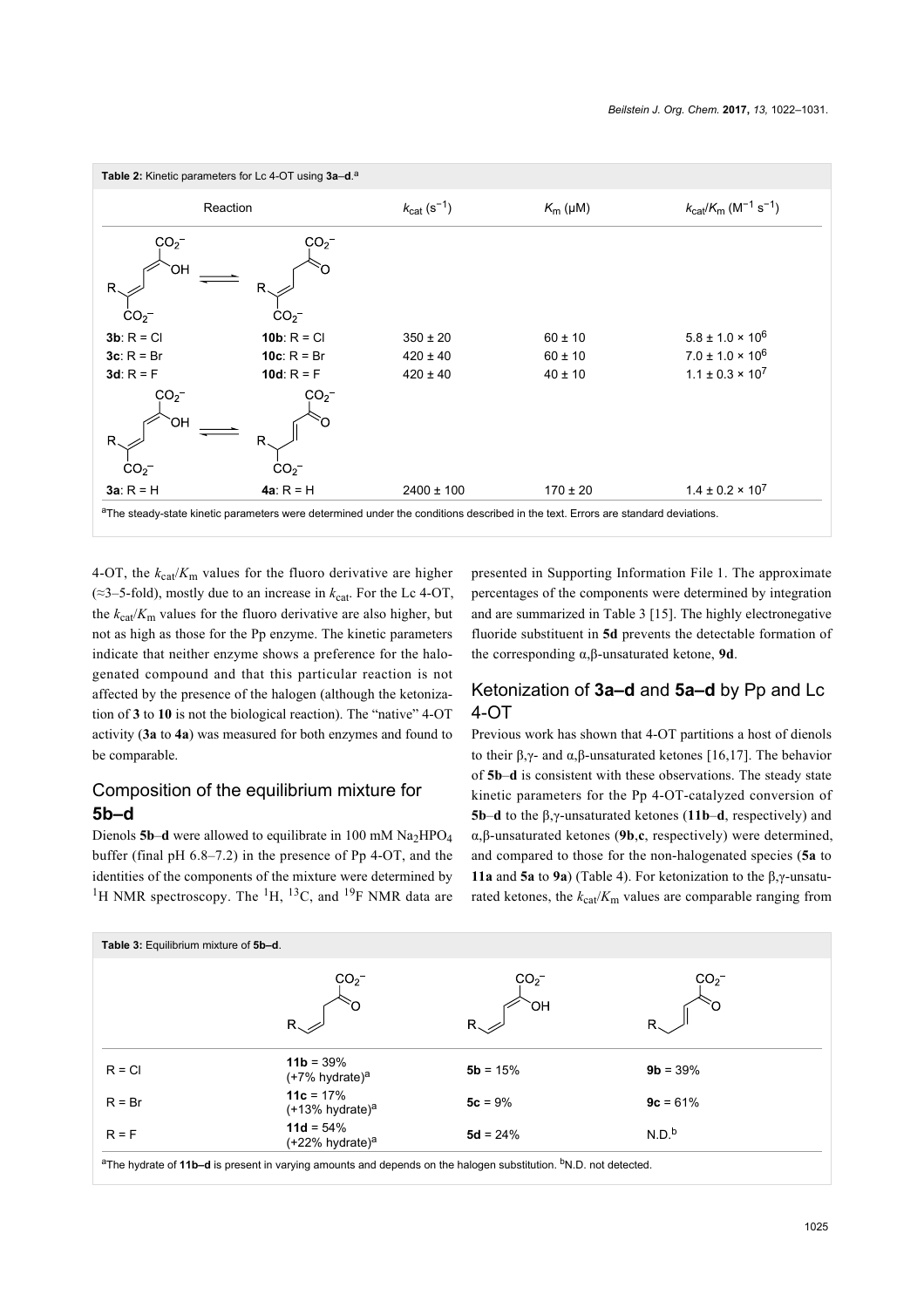<span id="page-4-0"></span>

|                                                       | Table 4: Kinetic parameters for Pp 4-OT using 5a-d. <sup>a</sup>                                                                             |                                     |                |                                                                  |
|-------------------------------------------------------|----------------------------------------------------------------------------------------------------------------------------------------------|-------------------------------------|----------------|------------------------------------------------------------------|
|                                                       | Reaction                                                                                                                                     | $k_{\text{cat}}$ (s <sup>-1</sup> ) | $K_m(\mu M)$   | $k_{\text{cat}}/K_{\text{m}}$ (M <sup>-1</sup> s <sup>-1</sup> ) |
| CO <sub>2</sub><br>ЮH<br>$R_{\scriptscriptstyle\sim}$ | CO <sub>2</sub><br>R                                                                                                                         |                                     |                |                                                                  |
| $5a: R = H$                                           | $9a: R = H$                                                                                                                                  | $2.9 \pm 0.4$                       | $1600 \pm 250$ | $1.8 \pm 0.4 \times 10^3$                                        |
| $5b: R = C1$                                          | $9b: R = C1$                                                                                                                                 | $0.5 \pm 0.1$                       | $1000 \pm 250$ | $5.0 \pm 1.8 \times 10^{2}$                                      |
| $5c: R = Br$                                          | $9c: R = Br$                                                                                                                                 | $1.7 \pm 0.1$                       | $320 \pm 30$   | $5.3 \pm 0.6 \times 10^3$                                        |
| CO <sub>2</sub><br>ЮH<br>$R_{\sim}$                   | CO <sub>2</sub><br>R.                                                                                                                        |                                     |                |                                                                  |
| $5a: R = H$                                           | 11a: $R = H$                                                                                                                                 | $150 \pm 16$                        | $350 \pm 50$   | $4.3 \pm 0.8 \times 10^5$                                        |
| $5b: R = C1$                                          | 11 $b: R = C1$                                                                                                                               | $320 \pm 25$                        | $730 \pm 87$   | $4.4 \pm 0.6 \times 10^5$                                        |
| $5c: R = Br$                                          | 11 $c: R = Br$                                                                                                                               | $340 \pm 11$                        | $190 \pm 12$   | $1.8 \pm 0.2 \times 10^6$                                        |
| 5d: $R = F$                                           | 11d: $R = F$                                                                                                                                 | $110 \pm 10$                        | $470 \pm 56$   | $2.3 \pm 0.4 \times 10^5$                                        |
|                                                       | <sup>a</sup> The steady-state kinetic parameters were determined under the conditions described in the text. Errors are standard deviations. |                                     |                |                                                                  |

 $2.3 \times 10^5$  (5-fluoro) to  $1.8 \times 10^6$  M<sup>-1</sup> s<sup>-1</sup> (5-bromo) where the 5-bromo species has the highest value (4-fold higher than the non-halogenated species). For ketonization to the α,β-unsaturated ketones, the  $k_{\text{cat}}/K_{\text{m}}$  values are again comparable ranging from the  $5.0 \times 10^2 \text{ M}^{-1} \text{ s}^{-1}$  (5-chloro) to  $5.3 \times 10^3 \text{ M}^{-1} \text{ s}^{-1}$ (5-bromo). The α,β-unsaturated ketone **9d** (from **5d**) is not detectable (by UV or  ${}^{1}H$  NMR spectroscopy).

The steady state kinetic parameters for the Lc 4-OT-catalyzed conversion of **5b**–**d** to the β,γ-unsaturated ketones (**11b**–**d**, respectively) were determined and compared to those for the nonhalogenated species (**5a** to **11a**, [Table 5\)](#page-4-1). In all cases, the  $k_{\text{cat}}/K_{\text{m}}$  values are higher than that for **5a** ranging from 5.4–9.6fold (for **5b** and **5c**, respectively). However, the values are lower than those determined for the Pp 4-OT-catalyzed reaction, ranging from 7.9–39-fold (for **5d** and **5c**, respectively).

The Lc 4-OT is not as efficient as the Pp 4-OT in generating the α,β-unsaturated ketones (**9a–c**) from the dienols (**5a**–**c**, respectively), and, in fact, requires a large quantity of enzyme. The high quantity of enzyme along with its overlapping absorbance precludes measurements at 232 nm and a determination of  $k_{\text{cat}}/K_{\text{m}}$  values. To enable a rough comparison of the relative activities of the Pp and Lc 4-OTs, the absorbance at 232 nm was monitored for a longer time period with identical amounts of dienol (150 μM, Figure S1 in [Supporting Information File 1](#page-8-12)). In the presence of 150 μM of **5a**, the Pp 4-OT  $(2 \mu M)$  generates 120 μM of **9a** in 16 min, whereas the Lc 4-OT (35 μM) generates at least 90 μM of **9a** in 20 min. (In both experiments, the A232 is outside the linear range so the amount of **9a** is likely being underestimated). For  $5b$ , the Pp 4-OT (2  $\mu$ M) generates 33 μM of 9b in 20 min, whereas the Lc 4-OT  $(2.3 \mu M)$  generates 11 μM of **9b** in 20 min. For **5c**, the Pp 4-OT (2 μM) gener-

<span id="page-4-1"></span>

|                 | Reaction               | $k_{\text{cat}}$ (s <sup>-1</sup> ) | $K_{\rm m}$ (µM) | $k_{\text{cat}}/K_{\text{m}}$ (M <sup>-1</sup> s <sup>-1</sup> ) |
|-----------------|------------------------|-------------------------------------|------------------|------------------------------------------------------------------|
| CO <sub>2</sub> | CO <sub>2</sub>        |                                     |                  |                                                                  |
|                 |                        |                                     |                  |                                                                  |
| ЮH              |                        |                                     |                  |                                                                  |
| $R_{\sim}$      | $R_{\sim}$             |                                     |                  |                                                                  |
| $5a: R = H$     | 11a: $R = H$           | $2.0 \pm 0.3$                       | $420 \pm 89$     | $4.8 \pm 1.2 \times 10^3$                                        |
|                 | 11 <b>b</b> : $R = C1$ | $36 \pm 6$                          | $1400 \pm 300$   | $2.6 \pm 0.7 \times 10^4$                                        |
| $5b: R = C1$    |                        |                                     |                  |                                                                  |
| $5c: R = Br$    | 11 $c: R = Br$         | $13.2 \pm 0.5$                      | $290 \pm 22$     | $4.6 \pm 0.4 \times 10^{4}$                                      |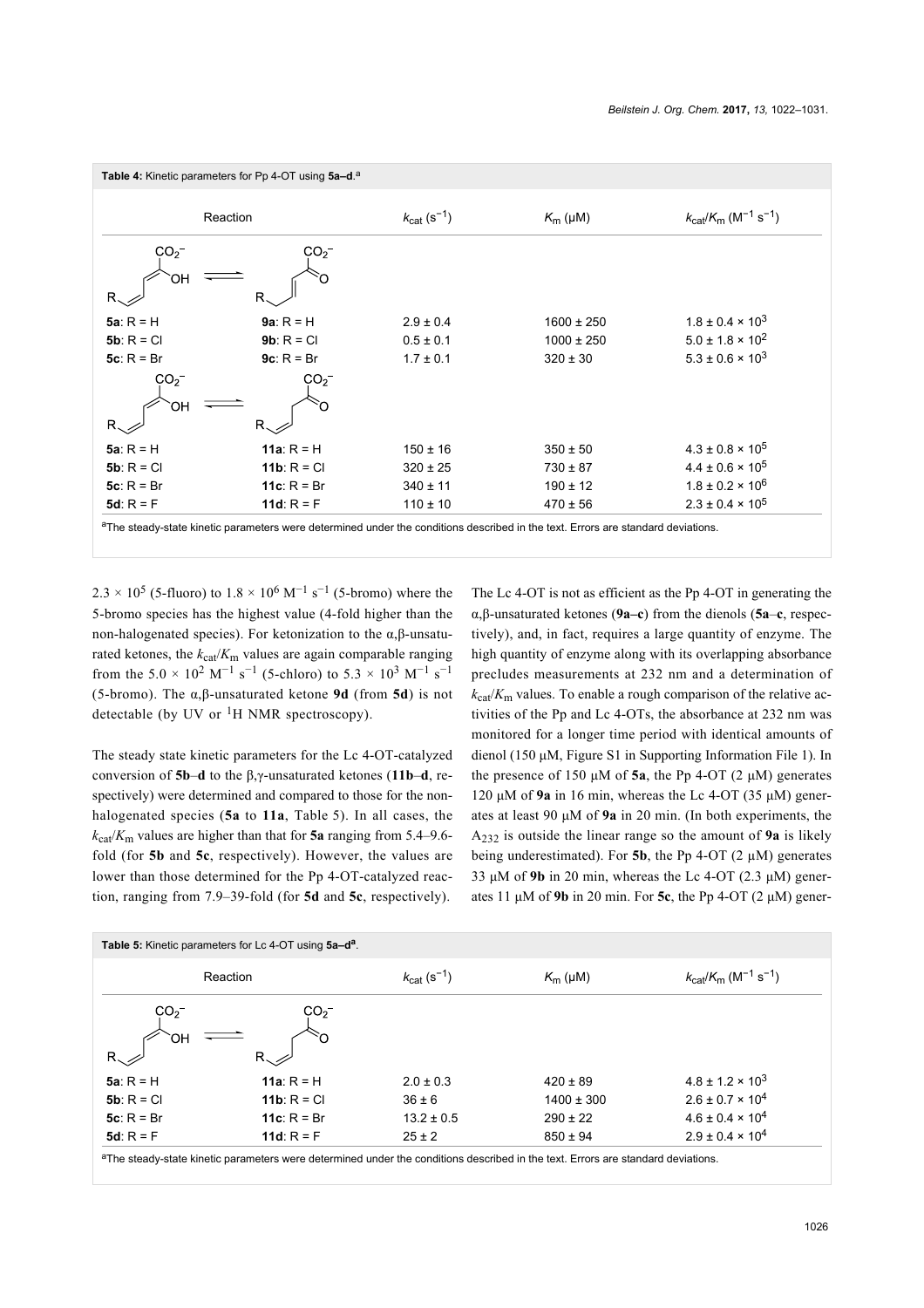ates 50 μM of **9c** in 5 min, whereas the Lc 4-OT (2.3 μM) generates 27 μM of **9c** in 20 min. At this concentration of dienol, Pp 4-OT is  $20-30 \times$ ,  $3.5 \times$  and  $8.5 \times$  faster at converting **5a**–**c** to **9a**–**c** than Lc 4-OT, respectively. In addition, the presence of the halogen accelerates the reaction.

#### Conclusion

The 5-bromo and 5-fluoro-2-hydroxymuconates (**3c**,**d**) and 2-hydroxy-2,4-pentadienoates (**5c**,**d**) were synthesized following a protocol used to produce the 5-chloro derivatives [\[11\].](#page-8-9) The 4*Z*-isomers of **5c**,**d** are produced from the 4*Z*-isomers of **3c**,**d** using 4-OT and 4-OD/E106QVPH in the "one-pot" enzymatic synthesis. The stereochemical outcome of the 4-OD reaction is consistent with previous work indicating that it is not affected by the halogen [\[11\].](#page-8-9) In the course of the enzymatic synthesis, it was discovered that 4-OT is inactivated by **5b–d**, where **5d** is the most potent at these concentrations. If these downstream metabolites accumulate, the overall efficiency of the pathway might be affected. The non-enzymatic and 4-OTcatalyzed ketonization of **5b–d** (to the β,γ-unsaturated ketones and the  $\alpha$ , $\beta$ -isomers) was also examined as the presence of the different isomers could influence the inactivation process. Finally, it was determined that the Pp 4-OT is more efficient than the Lc 4-OT in the ketonization of **5b–d** to the β,γ-unsaturated ketones and the α,β-isomers. These results combined with our previous studies indicate that the presence of the halogen does not prevent enzymatic processing by 4-OT or 4-OD/VPH from either *P. putida* or *L. cholodnii*, and that the enzymes utilize similar mechanisms. The observation that **5b–d** inactivate 4-OT, will be reported in a forthcoming paper. Inactivation could affect the flux of halogenated intermediates through these pathways.

#### **Experimental Materials**

Chemicals, biochemicals, buffers, solvents, and the components for Luria-Bertani (LB) media were obtained from sources reported elsewhere [\[11\]](#page-8-9). The synthesis of 2-hydroxymuconate (**3a**) [\[8\]](#page-8-3), 2-hydroxy-2,4-pentadienoate (**5a**) [\[10\],](#page-8-10) 5-chloro-2 hydroxymuconate (4*Z***-3b**) [\[11\]](#page-8-9), and (4*Z*)-5-chloro-2-hydroxy-2,4-pentadienoate (**5b**) [\[11\]](#page-8-9), and ethyl 2-fluorocrotonate [\[18\]](#page-8-15) are reported in the indicated references. The Phenyl Sepharose 6 Fast Flow resin and the pre-packed PD-10 Sephadex G-25 columns were obtained from GE Healthcare (Piscataway, NJ). The Econo-Column chromatography columns were obtained from Bio-Rad Laboratories, Inc. (Hercules, CA). 4-OT, 4-OD/ VPH, and 4-OD/E106QVPH (all from *P. putida* mt-2) were purified by procedures reported elsewhere with minor modifications [\[10,11,19,20\]](#page-8-10). The YM-3 ultrafiltration membranes and centrifugal microconcentrators were obtained from Millipore (Billerica, MA). Activities were determined using previously

described assays [\[10,11,19,20\]](#page-8-10). The plasmids containing the genes for 4-OT and 4-OD/VPH from *P. putida* mt-2 and *L. cholodnii* SP-6, and 4-OD/E106QVPH from *P. putida* mt-2 were constructed as reported elsewhere [\[10,11\].](#page-8-10) Proteins were expressed as described.

#### General methods

Mass spectral data were obtained on an LCQ electrospray iontrap mass spectrometer (Thermo, San Jose, CA) in the ICMB Protein and Metabolite core facility. The samples were prepared as described previously [\[21\]](#page-8-16). Kinetic data were obtained at 24 °C on an Agilent 8453 diode-array spectrophotometer. 4-OT was assayed using **3a**, as previously reported [\[19,20\].](#page-8-17) Protein concentrations were determined by the Waddell method [\[22\].](#page-8-18) 4-OT was analyzed using tricine SDS-PAGE on 15% gels [\[23\].](#page-8-19) All other proteins were analyzed using TRIS-glycine SDS-PAGE on 12% gels [\[24\]](#page-8-20). Gels were run on a Bio-Rad Mini-Protean II gel electrophoresis apparatus.

#### Purification of 4-OT from L. cholodnii SP-6

In a typical procedure, frozen cells (25 g) were thawed on ice and suspended in 120 mL of 20 mM  $NaH<sub>2</sub>PO<sub>4</sub> buffer (pH 7.3)$ . Lysozyme was added to the cell suspension to a final concentration of 5 mg/mL and the resulting mixture was allowed to incubate for 30 min before sonication (20% duty cycle on 5 s cycle for 25 min using a Heat Systems W-385 sonicator equipped with a 0.5-in. tapped horn delivering approximately 330 W/pulse). After sonication, the lysed cell mixture was centrifuged (17500*g* for 45 min) and the pellet discarded. The supernatant was placed in a boiling water bath for 15 min, centrifuged (17500*g* for 30 min), and the pellet was discarded. The supernatant was put on ice, and with slow stirring, was brought up to  $75\%$  (NH<sub>4</sub>)<sub>2</sub>SO<sub>4</sub> saturation (3.6 M). After stirring for 30 min, the cloudy solution was centrifuged (17500*g* for 30 min) and the pellet was discarded. The supernatant was loaded onto a hand-packed Phenyl-Sepharose column (15 mL of resin) equilibrated with 20 mM  $NaH<sub>2</sub>PO<sub>4</sub>$  buffer (pH 7.3) made  $2 M$  in  $(NH_4)_2SO_4$ . After loading the solution, the column was washed with the equilibrating buffer (150 mL). Protein was eluted using a linear gradient [2–0 M (NH<sub>4</sub>)<sub>2</sub>SO<sub>4</sub>)]. Fractions  $(\approx 2 \text{ mL})$  were collected and pooled by their 4-OT activity. The protein sometimes appears as a series of bands (multiples of the monomer mass) by SDS-PAGE where no one band corresponds to the monomer mass (6915 Da). However, if the protein is exchanged into 20 mM HEPES buffer (pH 7.3), loaded onto a HiLoad 16/60 Superdex 75 prep grade column (120 mL resin), equilibrated, and eluted with the same buffer (at 0.5 mL/min), a single band of the correct size is observed. The enzyme elutes at 104 mL, which is consistent with the monomer mass. Pooled fractions were concentrated and exchanged into 20 mM KH2PO<sup>4</sup> buffer (pH 7.3) using an Amicon Ultra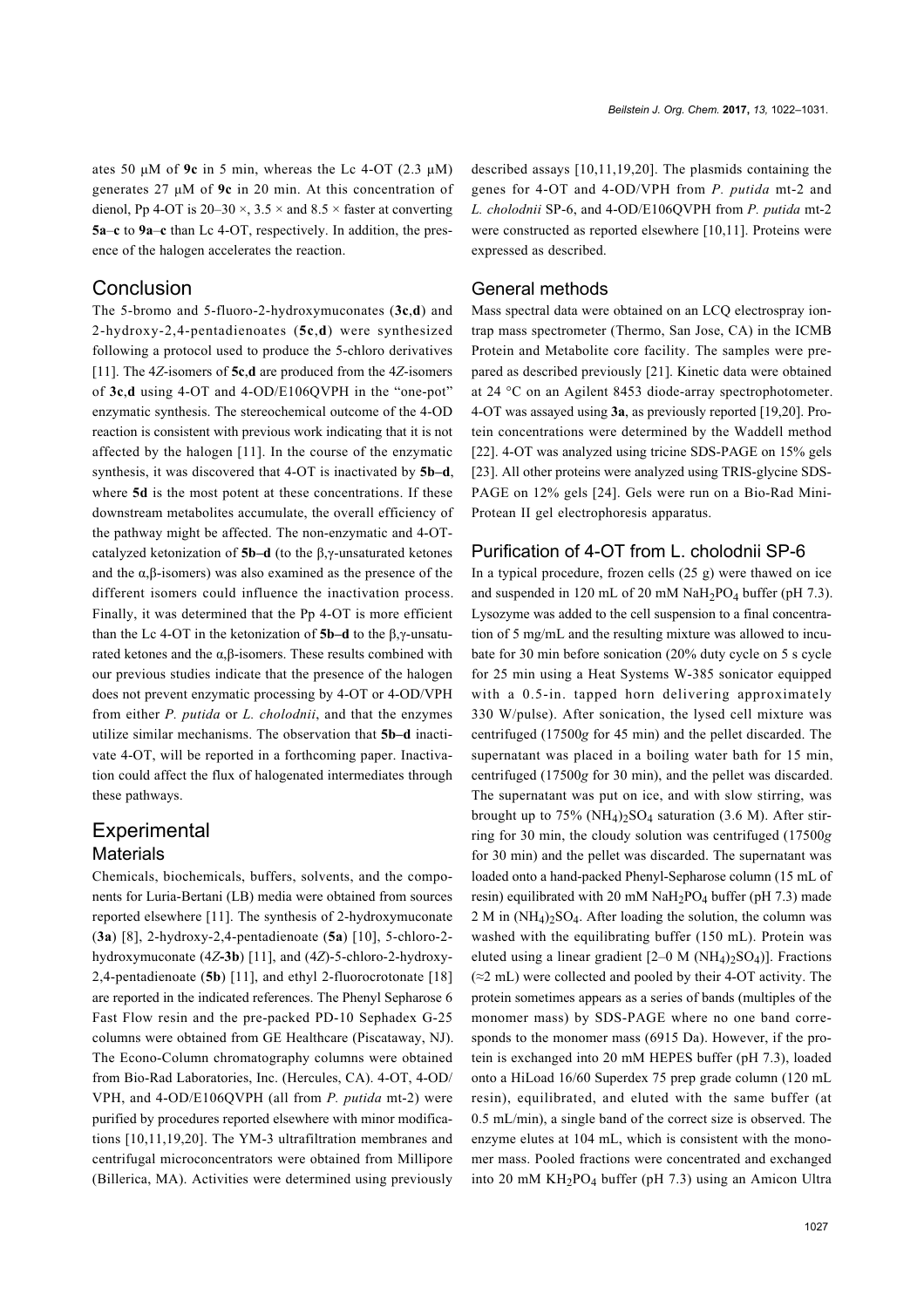filter unit (3K membrane). This procedure typically yields ≈8 mg of 4-OT estimated to be ≈95% pure. A sample was analyzed by electrospray ionization mass spectrometry (ESIMS) to verify the molecular mass (6916 Da). In addition to this species (corresponding to the intact enzyme without the *N*-formylmethionine), there are five additional signals at 6475 Da, 6606 Da, 6634 Da, 7046 Da, and 7076 Da. These signals correspond to enzyme without the four C-terminal amino acids, the same enzyme with an N-terminal methionine, the same enzyme with an *N*-formylmethionine, the intact enzyme with an N-terminal methionine, and the intact enzyme with an *N*-formylmethionine [\[25\].](#page-8-21)

## Synthesis of ethyl 2-fluorocrotonate and ethyl 2-bromocrotonate

Ethyl 2-fluorocrotonate was synthesized following published procedures [\[18\]](#page-8-15). Ethyl 2-bromocrotonate was synthesized following the protocol for the synthesis of ethyl 2-chlorocrotonate except that liquid bromine was added dropwise under argon in place of chlorine gas [\[11\].](#page-8-9) Accordingly, ethyl crotonate (15 g) was dissolved in  $CH_2Cl_2$  (100 mL), chilled in an ice bath, and a solution of bromine (21 g) dissolved in  $CH<sub>2</sub>Cl<sub>2</sub>$ (150 mL) was added over a period of 30 min. The solution was allowed to come to ambient temperature overnight. The solvent was removed under reduced pressure and the residue was distilled (3 torr, 79–81  $^{\circ}$ C) to leave a pale yellow liquid (29.7 g). The  ${}^{1}$ H and  ${}^{13}$ C NMR analysis indicated that the product formed was ethyl 2,3-dibromobutyrate. Subsequently, ethyl 2,3-dibromobutyrate was converted to ethyl 2-bromocrotonate following the procedure used to convert ethyl 2,3-dichlorobutyrate to ethyl 2-chlorocrotonate [\[11\].](#page-8-9)

## Syntheses of 5-(halo)-2-hydroxymuconate (**3c**,**d**)

The syntheses of the 4*Z*-isomers of **3c** and **3d** (5-bromo- and 5-fluoro-, respectively) were based on the synthesis of (4*Z*)**-3b**, which followed the procedure used to produce 2-hydroxymuconate (**3a**) [\[8,11\]](#page-8-3). Sodium ethoxide was generated by allowing sodium metal (1 equiv, 26.2 and 17.3 g for **3c** and **3d**, respectively) to react completely with ethanol (50 mL), followed by the addition of toluene (300 mL) to the stirring mixture. The resulting solution was distilled (to remove water and ethanol) under an argon atmosphere until the temperature climbed above 80 °C. The anhydrous sodium ethoxide was chilled in an ice bath and diethyl oxalate (1 equiv, 6.5 g and 4.3 g for **3c** and **3d**, respectively) was added, followed by the addition of ethyl 2-bromo- or ethyl 2-fluorocrotonate [1 equiv, 6.7 g (42.4 mmol) and 4.4 g (27.9 mmol) for **3c** and **3d**, respectively]. The ethyl 2-halocrotonates consisted of an *E*/*Z* mixture with a predominance of the *E*-isomer. The reaction mixture was allowed to warm to ambient temperature. After being stirred at room tem-

perature for 72 h, the mixture was filtered and the precipitate washed with ether until the filtrate was clear. The precipitate was air-dried to yield the crude sodium salt of the diethyl ester of **3c** and **3d**, respectively. The free acid was prepared by alkaline hydrolysis of the diethyl ester and subsequent acidification as follows. The diethyl ester was suspended in water and chilled in an ice bath. Subsequently, a solution of 1 M NaOH (2.5 equiv) was added and the mixture stirred at ambient temperature for 16 h. The reaction mixture was filtered and the filtrate was adjusted to pH 1 by the addition of concentrated HCl. The precipitate was collected by filtration and crystallized in ethyl acetate (3c:  $1.18$  g and 3d:  $1.56$  g). The <sup>1</sup>H,  $13^{\circ}$ C, and  $19^{\circ}$ F NMR data are presented in [Supporting Informa](#page-8-12)[tion File 1](#page-8-12).

## Syntheses of 5-(halo)-2-hydroxy-2,4-pentadienoate (**5c**,**d**)

The preparation of the 4*Z*-isomers of **5c** and **5d** was adapted from published procedures [\[10,11\]](#page-8-10). The diacid (200 mg, **3c** or **3d**) is combined with  $\approx$ 20 mM Na<sub>2</sub>HPO<sub>4</sub> buffer (25 mL), and the pH was adjusted to 6.5–7.2 by the addition of aliquots of a 5 M NaOH solution. Adjustment of the pH results in the dissolution of the diacid. An aliquot ( $\approx$ 125 μL) of a 1 M MgCl<sub>2</sub> solution (for a final concentration of 3–5 mM) was then added to a suspension. For the preparation of **5c**, 4-OT is added to the diacid mixture and the mixture was incubated for 10 min. Subsequently, a sufficient quantity of 4-OD/E106QVPH (from *P. putida* mt-2) was added so that the reaction was complete within 20 min (monitored by UV spectroscopy). For the preparation of **5d**, an aliquot of 4-OT was added to the diacid mixture (which already contained 4-OD/E106QVPH and  $MgCl<sub>2</sub>$ ) every min up to a 40 min period. The pH of both mixtures was adjusted to 1.8–2.0. The solution was extracted with ethyl acetate  $(3\times)$ , and the organic layers were pooled, dried over anhydrous Na2SO4, filtered, and evaporated to dryness at room temperature. The resulting solid was dissolved in  $CH<sub>2</sub>Cl<sub>2</sub>$ , and filtered through a nylon filter to remove the residual diacid. The organic layer was collected and evaporated to dryness at room temperature. The solid was dissolved in methanol, and the solution was passed through a nylon filter, collected, and diluted with ethyl acetate to azeotrope any water that is present in the methanol. The resulting solution was evaporated to dryness under reduced pressure at room temperature to yield the monoacid (**5c** or **5d**). Titration with hexanes yields a sticky yellow solid (≈100 mg). The compounds are stored at −20 °C. The  ${}^{1}H$ ,  ${}^{13}C$ , and  ${}^{19}F$  NMR data are presented in [Supporting](#page-8-12) [Information File 1](#page-8-12).

#### Equilibrium composition mixtures of **5b–d**

In separate test tubes, **5b**–**d** (4 mg) was dissolved in dimethyl sulfoxide (DMSO)- $d_6$  (30  $\mu$ L). The individual mixtures were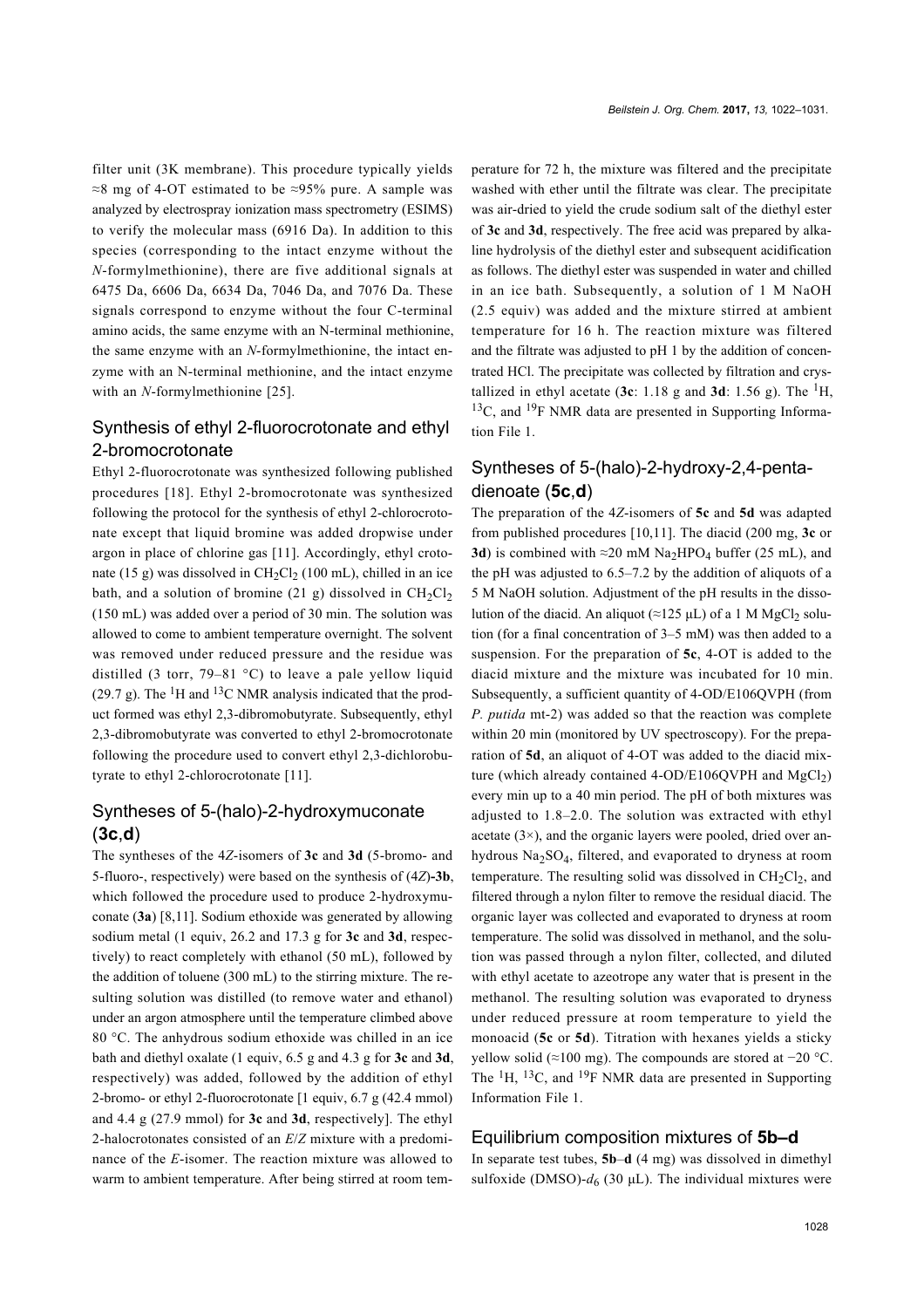then added to 100 mM Na<sub>2</sub>HPO<sub>4</sub> buffer (600  $\mu$ L, pH  $\approx$ 9). The final pH ranged from 6.8–7.2. The Pp 4-OT (2 μL of a 43 mg/mL solution) was added to the mixture and the resulting mixture was placed in an NMR tube. The reactions were monitored by recording scans every 3 min until equilibrium had been reached (within 10 min). The spectra for the final mixtures were similar to those recorded for the samples that were allowed to equilibrate in buffer overnight. The approximate amounts of product in the mixtures were determined by integration of the signals, as described previously [\[15,26\]](#page-8-13). The C3 methylene protons show signals in the range of 3.39–3.53 ppm (2.41–2.53 ppm if hydrated) and the C5 methylene protons show signals in the range of  $4.07-4.16$  ppm. The <sup>1</sup>H NMR data are presented in [Supporting Information File 1.](#page-8-12)

#### 4-OT-catalyzed ketonization of **5a–d**

The 4-OT-catalyzed ketonization of **5a**–**d** ([Scheme 2](#page-2-0)) [\[27,28\]](#page-8-22) was examined by following the decrease in absorbance at 280 nm ( $\varepsilon = 8700 \text{ M}^{-1} \text{ cm}^{-1}$ ), 304 nm ( $\varepsilon = 1300 \text{ M}^{-1} \text{ cm}^{-1}$ ), 304 nm ( $\varepsilon = 2300 \text{ M}^{-1} \text{ cm}^{-1}$ ), and 284 nm ( $\varepsilon = 4600 \text{ M}^{-1}$ cm−<sup>1</sup> ), respectively [\[9,22,23\]](#page-8-4). The decrease in absorbance corresponds to the ketonization of the dienol to the β,γ-unsaturated ketones (**11a–d**, respectively). These wavelengths and extinction coefficients were used to increase the concentration range and keep the collected data in the linear range of absorbance. The  $\lambda_{\text{max}}$  values for **5a–d** are 265 nm ( $\epsilon$  = 12700 M<sup>-1</sup> cm<sup>-1</sup>), 278 nm ( $\varepsilon$  = 14500 M<sup>-1</sup> cm<sup>-1</sup>), 281 nm ( $\varepsilon$  = 15100 M<sup>-1</sup> cm<sup>-1</sup>), and 266 nm ( $\varepsilon$  = 9400 M<sup>-1</sup> cm<sup>-1</sup>), respectively. The reactions were carried out in 20 mM  $\text{Na}_2\text{HPO}_4$  buffer (1 mL, pH 7.3) containing Pp 4-OT (500 nM for **5a** and 66 nM for **5b–d**) or Lc 4-OT (3200 nM for **5a**, 500 nM for **5b** and **5d**, 1400 nM for **5c**). Assays were initiated by addition of varying amounts of **5a–d** (20–160 μM, 40–600 μM, 20–400 μM, and 20–300 μM, respectively) from stock solutions made up in ethanol (20, 40, 20, and 20 mM, respectively). The rapid non-enzymatic rates for **5a**–**c** were subtracted from the observed enzymatic rates. The nonenzymatic rate for **5d** was negligible. Data were collected every 0.5 s and the initial slope (resulting in the first 10 s of the reaction) was fit to a zero-order equation. The initial rates were determined in triplicate, averaged, plotted versus initial substrate concentration, and fit to determine  $k_{cat}$  and  $K_m$ . Nonlinear regression data analysis was performed using Mathematica (Wolfram Research, Inc., Mathematica, Version 8.0, Champaign, IL 2010).

The 4-OT-catalyzed conversion of dienols **5a**–**c** to their respective α,β-unsaturated ketones **9a**–**c** ([Scheme 2](#page-2-0)) was measured by following the increase in absorbance at 232 nm [\[9,10,14,16\]](#page-8-4). (There is no measureable increase in the absorbance at 232 nm for the reaction of 4-OT and **5d**, suggesting no detectable formation of **9d**.) Extinction coefficients were determined for **9b**

and **9c** following the protocol used to determine the extinction coefficient for **9a** [\[9\]](#page-8-4). Briefly, the absorbance of a known concentration of dienol (**5b** and **5c**) initially made up in ethanol and added to 20 mM  $\text{NaH}_2\text{PO}_4$  buffer (pH 7.3) was determined at 232 nm ( $\varepsilon$  = 1700 M<sup>-1</sup> cm<sup>-1</sup> and 1790 M<sup>-1</sup> cm<sup>-1</sup>, respectively). The solutions were then allowed to equilibrate in 20 mM  $NaH<sub>2</sub>PO<sub>4</sub> buffer (pH 7.3)$ . The final absorbance at 232 nm was then corrected for the remaining dienol at equilibrium (15% and 9% for **5b** and **5c**, respectively) as well as the amount of conjugated ketone at equilibrium (39% and 61% for **9b** and **9c**, respectively). The ketonization reactions were carried out in 10 mM NaH2PO4 buffer (1 mL, pH 7.3) containing 4 μM of Pp 4-OT. Assays were initiated by the addition of varying amounts of **5a**, **5b**, or **5c** (20–200 μΜ) from stock solutions made up in ethanol (20 mM). The increase in absorbance at 232 nm was assumed to be entirely due to the formation of the conjugated ketone ( $\varepsilon$  = 5990 M<sup>-1</sup> cm<sup>-1</sup>, 11500 M<sup>-1</sup> cm<sup>-1</sup>, and 9400 M<sup>-1</sup> cm−<sup>1</sup> , respectively). Data were collected every 0.5 s and the initial slope (5–20 s of the reaction) was fit to a zero-order equation. In the first 5 s of the reaction, the absorbance at 232 nm was still decreasing. Kinetic parameters were determined as described above.

The Lc 4-OT conversion of **5a**–**c** to the respective α,β-unsaturated ketones **9a**–**c** was compared to the Pp 4-OT-catalyzed conversion by monitoring the spectral changes over 20 min. Aliquots of **5a**–**c**, made up as 20 mM stock solutions in ethanol, were added to 20 mM  $\text{NaH}_2\text{PO}_4$  buffer (1 mL, pH 7.3) with Pp 4-OT (2 μM) or Lc 4-OT (35 μM for **5a** or 2.3 μM for **5b**,**c**).

The 4-OT-catalyzed ketonization of **3b**–**d** ([Scheme 2](#page-2-0)) was examined by following the decrease in absorbance at 284 nm  $(\epsilon = 9200 \text{ M}^{-1} \text{ cm}^{-1})$ , 327 nm  $(\epsilon = 8400 \text{ M}^{-1} \text{ cm}^{-1})$ , and 272 nm ( $\varepsilon$  = 11300 M<sup>-1</sup> cm<sup>-1</sup>), respectively. The decrease in absorbance corresponds to the ketonization of the dienol to the β,γ-unsaturated ketones (**3b**–**d** to **10b**–**d**, respectively). These wavelengths and extinction coefficients were used to increase the concentration range and keep the collected data in the linear range of absorbance. The  $\lambda_{\text{max}}$  values for **3b–d** are 304 nm  $(\epsilon = 14700 \text{ M}^{-1} \text{ cm}^{-1})$ , 307 nm  $(\epsilon = 15100 \text{ M}^{-1} \text{ cm}^{-1})$ , and 292 nm ( $\varepsilon$  = 18300 M<sup>-1</sup> cm<sup>-1</sup>), respectively. The reactions were carried out in 10 mM K<sub>2</sub>HPO<sub>4</sub> buffer (1 mL, pH 7.3) containing Pp 4-OT (12 nM for **3b** and **3c**, 1 nM for **3d**) or Lc 4-OT (8.75 nM for **3b**, 10.5 nM for **3c**, 1.75 nM for **3d**). Assays were initiated by addition of varying amounts of **3b**–**d** (15–120 μM, 16–125 μM, and 15–120 μM, respectively) from stock solutions made up in ethanol (20, 6.25, and 20 mM, respectively). The rapid non-enzymatic rates of **3b**–**d** were subtracted from the observed enzymatic rates. Data were collected every 0.5 s and the initial slope (resulting in the first 6 s of the reaction for **3b** and **3c**, the first 10 s of the reaction for **3d**) was fit to a zero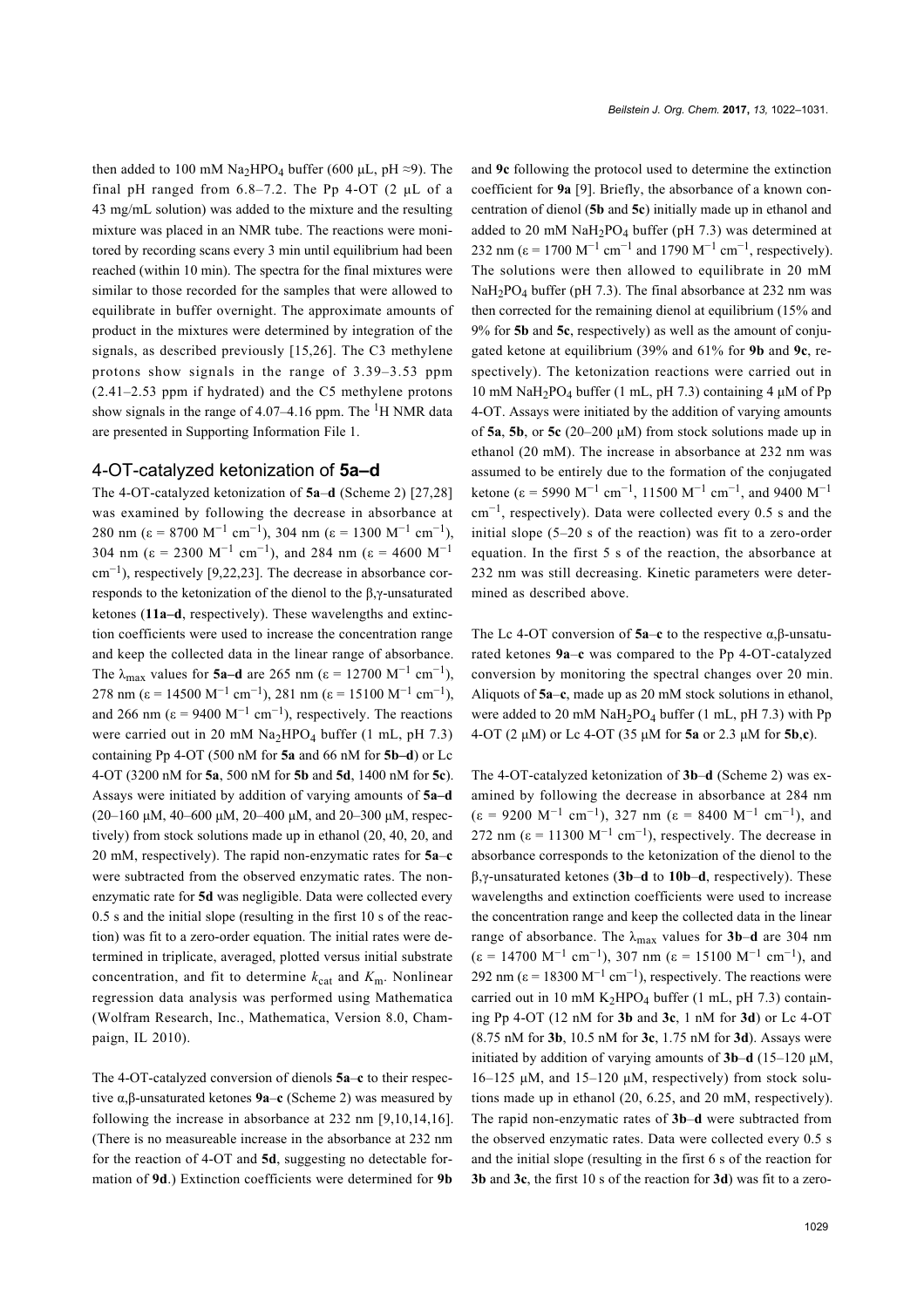order equation. Kinetic parameters were determined as described above.

#### The 4-OT-catalyzed ketonization of **3a** to **4a**

The Pp and Lc 4-OT-catalyzed conversion of **3a** to the α,βunsaturated ketone, **4a** [\(Scheme 2](#page-2-0)) was measured by following the increase in absorbance at 236 nm [\[8\]](#page-8-3). The reactions were carried out in 10 mM  $KH_2PO_4$  buffer (1 mL, pH 7.3) containing 4 nM of Pp 4-OT or 1.75 nM of Lc 4-OT. Assays were initiated by the addition of varying amounts of **3a** (20–200 μΜ) from a stock solution made up in ethanol (20 mM). The increase in absorbance at 236 nm was assumed to be entirely due to the formation of the conjugated ketone ( $\varepsilon = 6580$  M<sup>-1</sup> cm<sup>-1</sup>). Data were collected every 0.5 s and the initial slope (first 6 s of the reaction) was fit to a zero-order equation. Kinetic parameters were determined as described above. Both enzymes catalyze the conversion of **3b–d** (to **4b–d**), as determined by visual inspection, but kinetic parameters were not obtained.

#### Supporting Information

<span id="page-8-12"></span>Supporting Information File 1 Analytical data. [\[http://www.beilstein-journals.org/bjoc/content/](http://www.beilstein-journals.org/bjoc/content/supplementary/1860-5397-13-101-S1.pdf) [supplementary/1860-5397-13-101-S1.pdf\]](http://www.beilstein-journals.org/bjoc/content/supplementary/1860-5397-13-101-S1.pdf)

#### Acknowledgements

The protein mass spectrometry analysis was conducted in the Institute for Cellular and Molecular Biology Protein and Metabolite Analysis Facility at the University of Texas at Austin. We thank Steve D. Sorey (Department of Chemistry, University of Texas at Austin) for his expert assistance in the acquisition of the  ${}^{1}$ H NMR spectra.

#### References

- <span id="page-8-0"></span>1. Parales, R. E.; Luu, R. A.; Hughes, J. G.; Ditty, J. L. *Curr. Opin. Biotechnol.* **2015,** *33,* 318–326. [doi:10.1016/j.copbio.2015.03.017](https://doi.org/10.1016%2Fj.copbio.2015.03.017)
- <span id="page-8-1"></span>2. Huang, Z.; Ni, B.; Jiang, C.-Y.; Wu, Y.-F.; Parales, R. E.; Liu, S.-J. *Mol. Microbiol.* **2016,** *101,* 224–237. [doi:10.1111/mmi.13385](https://doi.org/10.1111%2Fmmi.13385)
- <span id="page-8-7"></span>3. Wu, J.-f.; Jiang, C.-y.; Wang, B.-j.; Ma, Y.-f.; Liu, Z.-p.; Liu, S.-j. *Appl. Environ. Microbiol.* **2006,** *72,* 1759–1765. [doi:10.1128/AEM.72.3.1759-1765.2006](https://doi.org/10.1128%2FAEM.72.3.1759-1765.2006)
- <span id="page-8-8"></span>4. Bhowmik, S.; Horsman, G. P.; Bolin, J. T.; Eltis, L. D. *J. Biol. Chem.* **2007,** *282,* 36377–36385. [doi:10.1074/jbc.M707035200](https://doi.org/10.1074%2Fjbc.M707035200)
- 5. Janssen, D. B.; Dinkla, I. J. T.; Poelarends, G. J.; Terpstra, P. *Environ. Microbiol.* **2005,** *7,* 1868–1882. [doi:10.1111/j.1462-2920.2005.00966.x](https://doi.org/10.1111%2Fj.1462-2920.2005.00966.x)
- <span id="page-8-2"></span>6. Dagley, S. Pathways for the utilization of organic growth substrates. In *The Bacteria: A Treatise on Structure and Function;* Ornston, L. N.; Sokatch, J. R., Eds.; Academic Press: New York, 1978; pp 305–388.
- <span id="page-8-5"></span>7. Harayama, S.; Rekik, M.; Ngai, K.-L.; Ornston, L. N. *J. Bacteriol.* **1989,** *171,* 6251–6258. [doi:10.1128/jb.171.11.6251-6258.1989](https://doi.org/10.1128%2Fjb.171.11.6251-6258.1989)
- <span id="page-8-3"></span>8. Whitman, C. P.; Aird, B. A.; Gillespie, W. R.; Stolowich, N. J. *J. Am. Chem. Soc.* **1991,** *113,* 3154–3162. [doi:10.1021/ja00008a052](https://doi.org/10.1021%2Fja00008a052)
- <span id="page-8-4"></span>9. Lian, H.; Whitman, C. P. *J. Am. Chem. Soc.* **1994,** *116,* 10403–10411. [doi:10.1021/ja00102a007](https://doi.org/10.1021%2Fja00102a007)
- <span id="page-8-10"></span>10.Stanley, T. M.; Johnson, W. H., Jr.; Burks, E. A.; Whitman, C. P.; Hwang, C.-C.; Cook, P. F. *Biochemistry* **2000,** *39,* 718–726. [doi:10.1021/bi9918902](https://doi.org/10.1021%2Fbi9918902)
- <span id="page-8-9"></span>11. Johnson, W. H., Jr.; Stack, T. M. M.; Taylor, S. M.; Burks, E. A.; Whitman, C. P. *Biochemistry* **2016,** *55,* 4055–4064. [doi:10.1021/acs.biochem.6b00552](https://doi.org/10.1021%2Facs.biochem.6b00552)
- <span id="page-8-6"></span>12. Manjasetty, B. A.; Powlowski, J.; Vrielink, A. *Proc. Natl. Acad. Sci. U. S. A.* **2003,** *100,* 6992–6997. [doi:10.1073/pnas.1236794100](https://doi.org/10.1073%2Fpnas.1236794100)
- 13.Zhang, Y.; Wu, J.-F.; Zeyer, J.; Meng, B.; Liu, L.; Jiang, C.-Y.; Liu, S.-Q.; Liu, S.-J. *Biodegradation* **2009,** *20,* 55–66. [doi:10.1007/s10532-008-9199-x](https://doi.org/10.1007%2Fs10532-008-9199-x)
- <span id="page-8-11"></span>14.Burks, E. A.; Yan, W.; Johnson, W. H., Jr.; Li, W.; Schroeder, G. K.; Min, C.; Gerratana, B.; Zhang, Y.; Whitman, C. P. *Biochemistry* **2011,** *50,* 7600–7611. [doi:10.1021/bi200947w](https://doi.org/10.1021%2Fbi200947w)
- <span id="page-8-13"></span>15. Huddleston, J. P.; Johnson, W. H., Jr.; Schroeder, G. K.; Whitman, C. P. *Biochemistry* **2015,** *54,* 3009–3023. [doi:10.1021/acs.biochem.5b00240](https://doi.org/10.1021%2Facs.biochem.5b00240)
- <span id="page-8-14"></span>16. Lian, H.; Czerwinski, R. M.; Stanley, T. M.; Johnson, W. H., Jr.; Watson, R. J.; Whitman, C. P. *Bioorg. Chem.* **1998,** *26,* 141–156. [doi:10.1006/bioo.1998.1095](https://doi.org/10.1006%2Fbioo.1998.1095)
- 17. Lian, H.; Whitman, C. P. *J. Am. Chem. Soc.* **1993,** *115,* 7978–7984. [doi:10.1021/ja00071a007](https://doi.org/10.1021%2Fja00071a007)
- <span id="page-8-15"></span>18. Clemenceau, D.; Cousseau, J. *Tetrahedron Lett.* **1993,** *34,* 6903–6906. [doi:10.1016/S0040-4039\(00\)91826-4](https://doi.org/10.1016%2FS0040-4039%2800%2991826-4)
- <span id="page-8-17"></span>19.Burks, E. A.; Fleming, C. D.; Mesecar, A. D.; Whitman, C. P.; Pegan, S. D. *Biochemistry* **2010,** *49,* 5016–5027. [doi:10.1021/bi100502z](https://doi.org/10.1021%2Fbi100502z)
- 20.Poelarends, G. J.; Almrud, J. J.; Serrano, H.; Darty, J. E.; Johnson, W. H., Jr.; Hackert, M. L.; Whitman, C. P. *Biochemistry* **2006,** *45,* 7700–7708. [doi:10.1021/bi0600603](https://doi.org/10.1021%2Fbi0600603)
- <span id="page-8-16"></span>21.Wang, S. C.; Person, M. D.; Johnson, W. H., Jr.; Whitman, C. P. *Biochemistry* **2003,** *42,* 8762–8773. [doi:10.1021/bi034598+](https://doi.org/10.1021%2Fbi034598%2B)
- <span id="page-8-18"></span>22.Waddell, W. J. *J. Lab. Clin. Med.* **1956,** *48,* 311–314.
- <span id="page-8-19"></span>23.Schägger, H.; von Jagow, G. *Anal. Biochem.* **1987,** *166,* 368–379. [doi:10.1016/0003-2697\(87\)90587-2](https://doi.org/10.1016%2F0003-2697%2887%2990587-2)
- <span id="page-8-20"></span>24. Laemmli, U. K. *Nature* **1970,** *227,* 680–685. [doi:10.1038/227680a0](https://doi.org/10.1038%2F227680a0)
- <span id="page-8-21"></span>25. Hirel, P.-H.; Schmitter, J.-M.; Dessen, P.; Fayat, G.; Blanquet, S. *Proc. Natl. Acad. Sci. U. S. A.* **1989,** *86,* 8247–8251. [doi:10.1073/pnas.86.21.8247](https://doi.org/10.1073%2Fpnas.86.21.8247)
- 26.Wang, S. C.; Johnson, W. H., Jr.; Whitman, C. P. *J. Am. Chem. Soc.* **2003,** *125,* 14282–14283. [doi:10.1021/ja0370948](https://doi.org/10.1021%2Fja0370948)
- <span id="page-8-22"></span>27.Strenda DB data set. [doi:10.22011/strenda\\_db.OPC8OQ](https://doi.org/10.22011%2Fstrenda_db.OPC8OQ)
- 28.Strenda DB data set. [doi:10.22011/strenda\\_db.XG8UGZ](https://doi.org/10.22011%2Fstrenda_db.XG8UGZ)